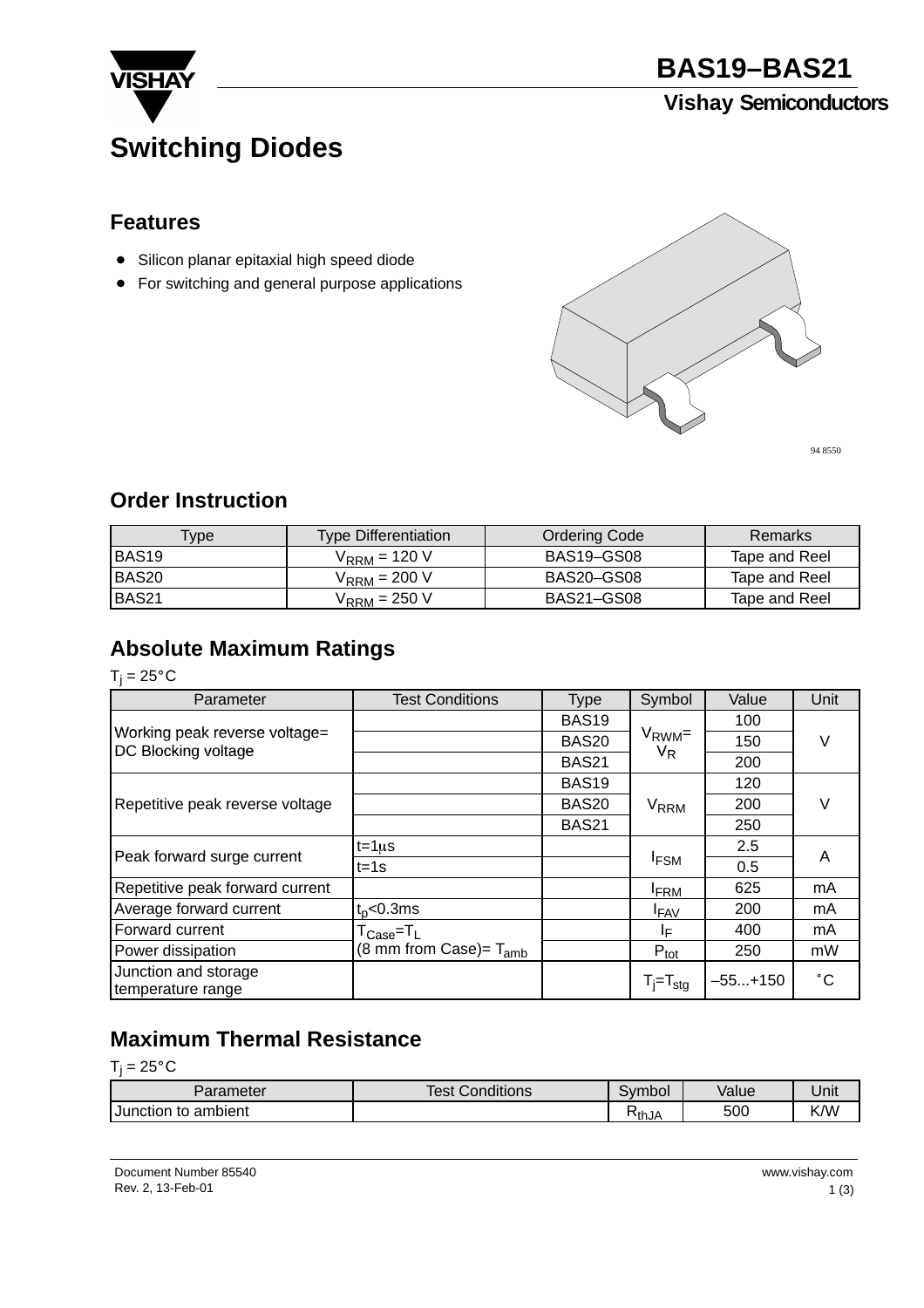## **Vishay Semiconductors**



#### **Electrical Characteristics**

# **Electri**<br>T<sub>j</sub> = 25°C

| Parameter                     | <b>Test Conditions</b>                                                                                   | <b>Type</b>       | Symbol      | Min | <b>Typ</b> | Max  | Unit |
|-------------------------------|----------------------------------------------------------------------------------------------------------|-------------------|-------------|-----|------------|------|------|
| Forward voltage               | $I_F = 100 \text{mA}$                                                                                    |                   |             |     |            | 1.0  | v    |
|                               | $I_F=200mA$                                                                                              |                   | $V_F$       |     |            | 1.25 |      |
| Reverse current               | $V_R = V_{Rmax}$                                                                                         |                   |             |     |            | 100  | nA   |
|                               | $V_R = V_{Rmax}$ , T <sub>j</sub> = 150 °C                                                               |                   | IR          |     |            | 100  | μA   |
| Reverse breakdown<br>voltage  | $I_R = 100 \mu A$ , t <sub>p</sub> <0.3ms                                                                | <b>BAS19</b>      |             | 120 |            |      | V    |
|                               | $I_R = 100 \mu A$                                                                                        | BAS <sub>20</sub> | $V_{(BR)R}$ | 200 |            |      | V    |
|                               | $I_R = 100 \mu A$ , $V_R < 275 V$                                                                        | <b>BAS21</b>      |             | 250 |            |      | V    |
| Reverse recovery time         | $I_F=I_R=10mA$ , R <sub>L</sub> =100 $\Omega$ ,<br>$V_R$ =6V to $I_R$ =1mA. R <sub>1</sub> =100 $\Omega$ |                   | $t_{rr}$    |     |            | 50   | ns   |
| Diode capacitance             | $V_R=0$ , f= 1MHz                                                                                        |                   | $C_D$       |     |            | 5    | pF   |
| Dynamic forward<br>resistance | $I_F=10mA$                                                                                               |                   | ľf          |     | 5          |      | Ω    |

### **Dimensions in mm**





technical drawings<br>according to DIN<br>specifications

14370

| $SOT-23$  |       |       |  |  |
|-----------|-------|-------|--|--|
| Dim       | Min   | Max   |  |  |
| A         | 0.37  | 0.50  |  |  |
| B         | 1.19  | 1.40  |  |  |
| ſ         | 2.10  | 2.50  |  |  |
| IJ        | 0.89  | 1.05  |  |  |
| F         | 0.45  | 0.61  |  |  |
| G         | 1.78  | 2.05  |  |  |
|           | 2.79  | 3.05  |  |  |
| ┦         | 0.013 | 0.15  |  |  |
| K         | 0.89  | 1.10  |  |  |
|           | 0.45  | 0.61  |  |  |
| Μ         | 0.076 | 0.130 |  |  |
| imensions |       |       |  |  |

Case: SOT–23, plastic Terminals: Solderable per MIL–STD–202, Method 208 Approx. weight: 0.008 grams Marking: BAS19 K80, BAS20 K81, BAS21 K82